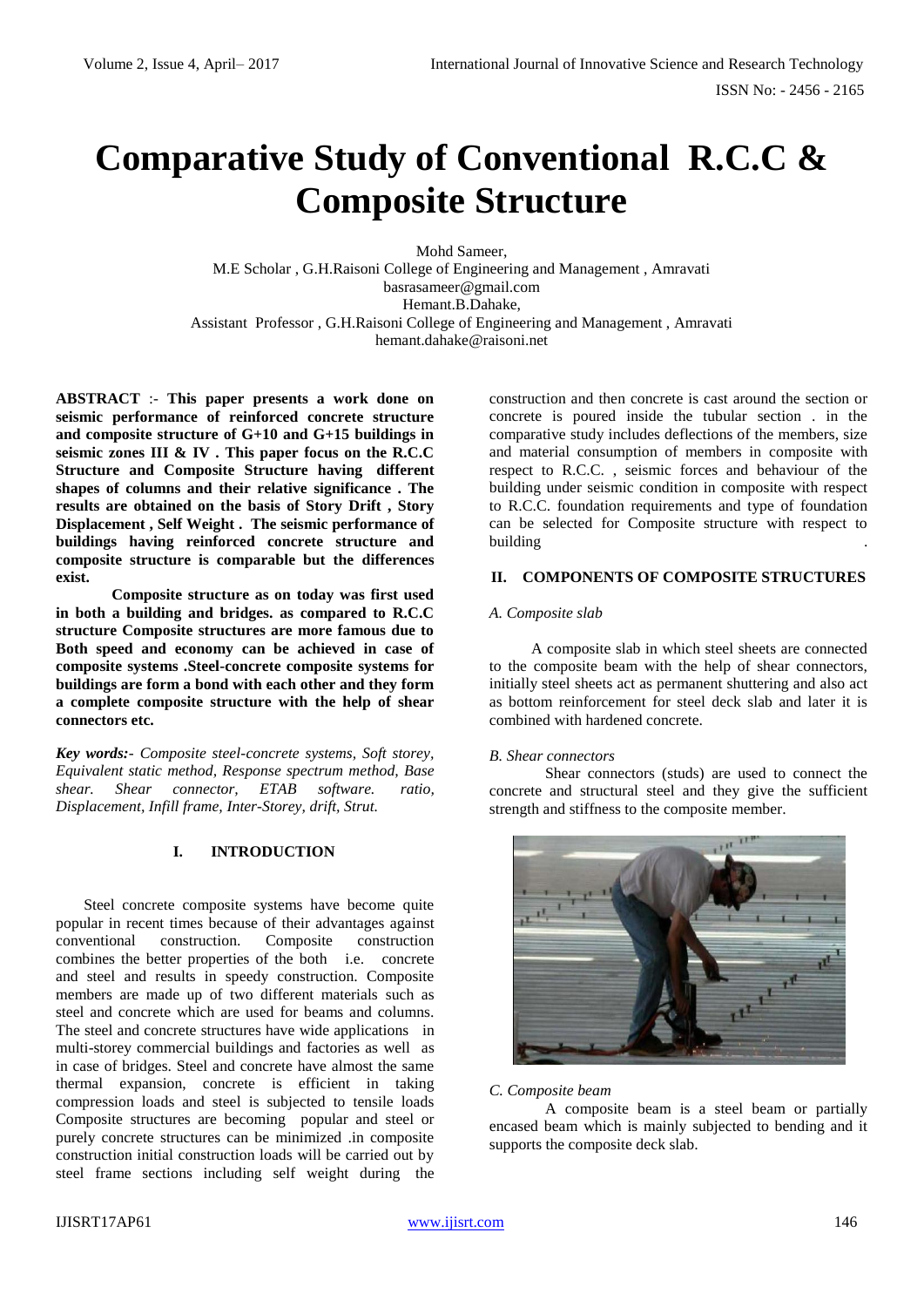

### *D. Composite column*

Composite columns are a composite compression members or bending and compression members with steel encased sections partially or fully and concrete filled tubes.



Plastic resistance of a composite column of a cross section will be determined by following equation.

For concrete encased and partially concrete encased sections  $PPC = Aa*fyd + 0.85Ac*fed + As*fsd$ 

For concrete filled sections  $PPC = Aa*fyd + Ac*fcd + As*fsd$ 

Aa – cross sectional area of structural steel

- Ac cross sectional area of concrete
- As cross sectional area of reinforcing steel

fyd – design value of yield strength of structural steel

fcd – design value of yield strength of cylindrical compressive strength of concrete

fsd – design value of yield strength of reinforcing steel

### **III. LITERATURE REVIEW**

*Umesh P.Patil , Suryanarayana (june 2015)* evaluate and compare the seismic performance of G+ 15 storey's made of RCC and composite structures ETABS 2013 software was used for the purpose. Both steel and concrete composite structures and RCC structures were having soft storey at ground level, structures were located in the region of earthquake zone III on a medium soil. Equivalent static and response spectrum method is used for analysis. Storey drift, self weight, bending moment and shear force, are considered as parameters. When compared composite structures shows better performance than RCC. It was concluded that the

 Storey drift is reduced by 10% in composite models compared to RCC in soft storey level. In other storey's using equivalent static case, storey drift is reduces by 70% and the same reduces by 50% using response spectrum case.

- Self weight is reduced by 10% in composites compared to RCC.
- Bending moment in X direction in composites is reduced by 11% compared to RCC, but in Y direction it is increased by70%.
- Shear force in X direction in composites is reduced by 16% compared with RCC, but in Y direction increases by 65%.

*Shweta A. Wagh\*, Dr. U. P. Waghe (April 2014)* they study Four various multi-storeyed commercial buildings i.e. G+12, G+16, G+20, G+24 are analysed by using ETABS 2013 software. Where design and cost estimation is carried out using MS-Excel programming and from obtained result comparison made between R.C.C and composite structure. It was concluded that

- composite structure is nearly double than that of R.C.C structure but within permissible limit.
- the Shear force and Axial force in R.C.C structure is on higher side than that of composite structure.

*D. R. Panchal and P. M. Marathe (December 2011)*they analyze steel concrete composite, steel and R.C.C. options are considered for comparative study of G+30 storey commercial building which is situated in earthquake zone IV. Equivalent Static Method of Analysis is used. For modelling of Composite, Steel and R.C.C. structures, ETABS software is used and the results are compared. It was concluded that

- The reduction in the dead weight of the Steel framed structure is 32 % with respect to R.C.C. frame Structure and Composite framed structure is 30 % with respect to R.C.C. framed structure.
- Shear forces in secondary beams are increased by average 83.3% in steel structure and reduced by average 10 % in composite structure as compared to R.C.C. framed structure while in main beams shear forces are increased by average 131% in steel structure and reduced by average 100 % in composite structure as compared to R.C.C. framed structure.
- Bending moments in secondary beams are increased by average 83.3% in steel structure and reduced by average 48 % in composite structure as compared to R.C.C. framed structure while in main beams bending moments are increased 131% in steel structure and increased by average 117 % in composite structure as compared to R.C.C. framed structure.
- Total saving in the composite option as compared to the R.C.C. results in 10 % so as with Steel it will be 6-7%.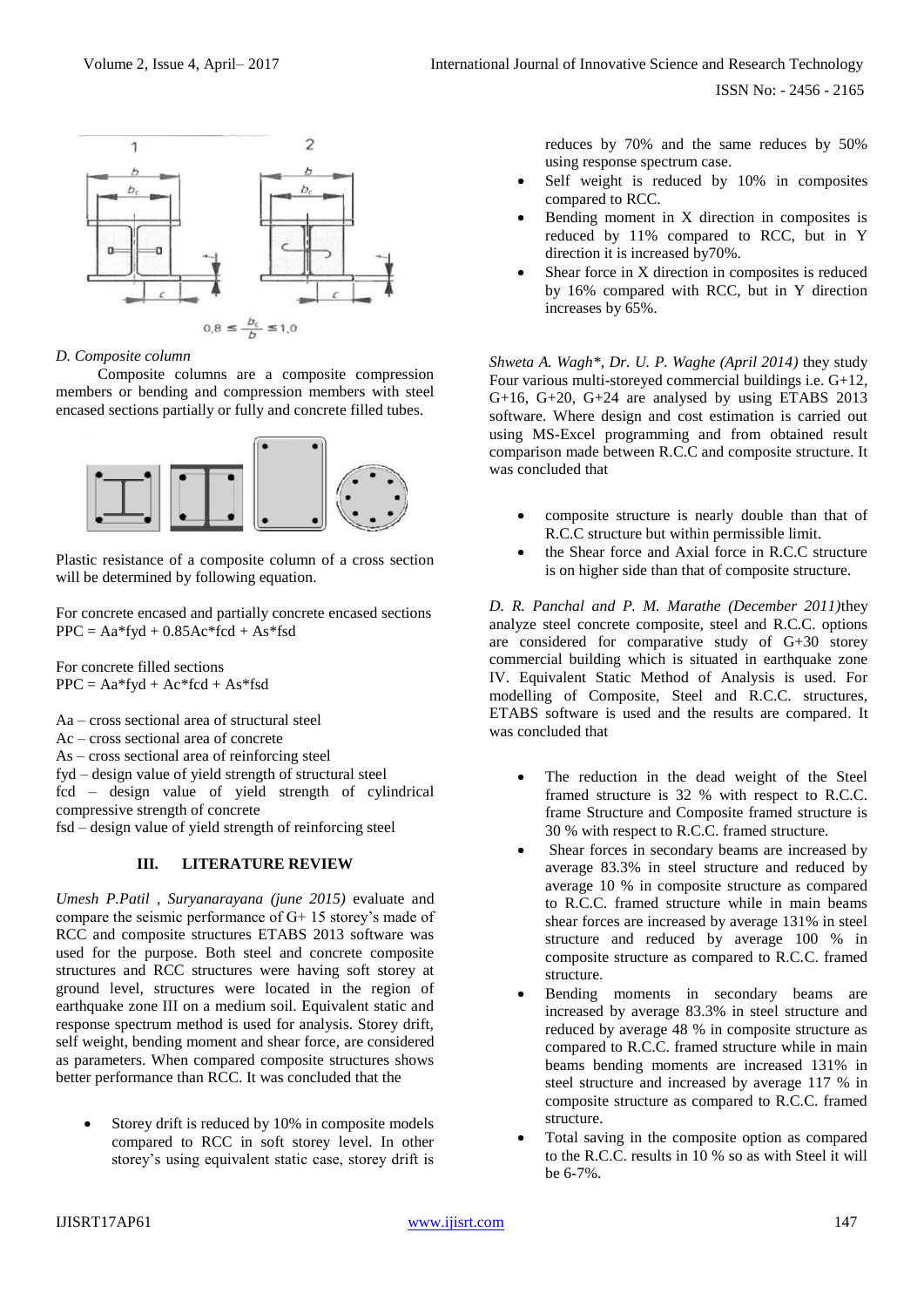# **IV. OBJECTIVES**

The salient objectives of the present study have been identified as follows:

- To perform Dynamic analysis of multi Story buildings having composite column for different seismic zone in India.
- To observe the behavior of composite column under seismic conditions.
- To compare the behavior of multi Story buildings with using R.C.C columns and Composite columns.
- To validate which type of column give best result .

# **V. MODELING CONNFIGURATION**

- 1. Plan dimensions: 24m X 24m
- 2. Length in X-direction: 24m
- 3. Length in Y-direction: 24m
- 4. Floor to floor height: 3.0m
- 5. No. of Story: 11 & 16 Story
- 6. Total height of building: 33 m, 48 m
- 7. Slab thickness: 150mm
- 8. Outer wall thickness: 230mm
- 9. Inner wall thickness: 115mm
- 10. Grade of Concrete:- M25
- 11. Grade of Steel:-Fe415
- 12. Importance factor:- 1
- 13. Response Reduction factor:- 3

14)Zone Factor

| Zone | Factor |  |  |
|------|--------|--|--|
| Ш    | 0.16   |  |  |
| ΙV   | 0.24   |  |  |

In the present work building of G+10, G+15 are referred as modal. Seismic analysis was perform for Zone III and Zone IV .

|  | Table.1 List of Modal |  |
|--|-----------------------|--|
|  |                       |  |

| <b>Story</b> | Modal   | <b>Beam</b>  | Column           | <b>Slab</b> |
|--------------|---------|--------------|------------------|-------------|
|              | Modal 1 | <b>RCC</b>   | <b>RCC</b>       | RC slab     |
| $G+10$       | Modal 2 | Steel        | <b>COMPOSITE</b> | RC slab     |
|              | Modal 3 | <b>RCC</b>   | <b>RCC</b>       | RC slab     |
| $G+15$       | Modal 4 | <b>Steel</b> | <b>COMPOSITE</b> | RC slab     |

Respective modals of G+10, G+15 are analysed and compared considering parameter such as story drift, joint displacement, story shear, self weight , Bending moment .

Method adopted for analysis of structure was response spectrum method. IS 1893-2002 was used for seismic analysis of modal.



fig:1 Isometric View of Building (G+10)



fig:2 Isometric View of Building (G+10) with loading



Fig:3 Elevation of G+10 Building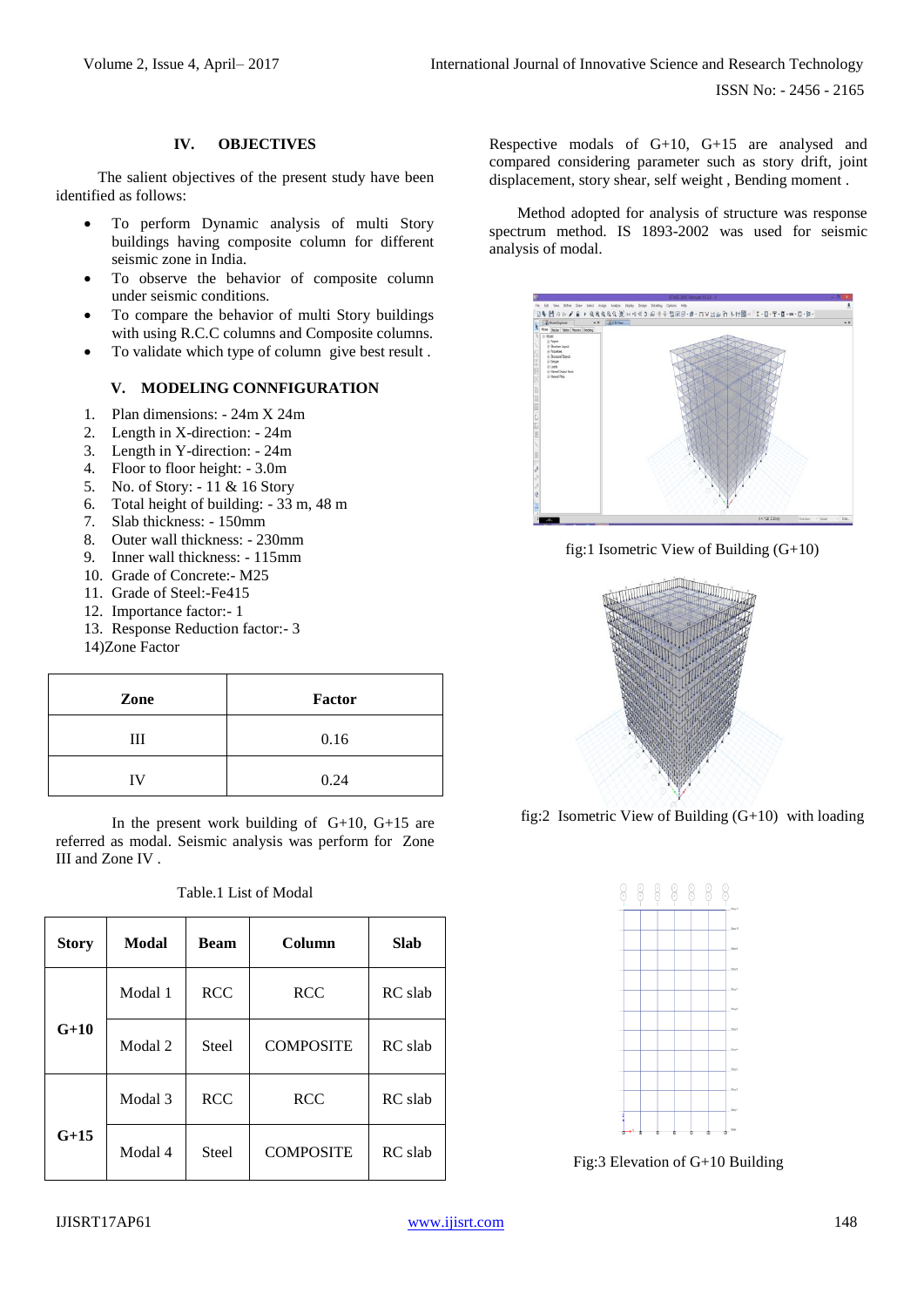

fig:4 Plan of Building with Rectangular RCC Column



fig: 5 Plan of Building with Square Column



fig: 6 Plan of Building with Circular RCC RCC Column

|  | Table 2. List of Beam for $G+10$ |  |
|--|----------------------------------|--|
|--|----------------------------------|--|

|                | Zone III              |            | Zone IV               |            |  |
|----------------|-----------------------|------------|-----------------------|------------|--|
| <b>Story</b>   | Composite             | <b>RCC</b> | Composite             | <b>RCC</b> |  |
| 1              | <b>ISMB 200-</b><br>1 | 300X450    | <b>ISMB 200-</b><br>1 | 300X450    |  |
| $\overline{2}$ | <b>ISMB 200-</b><br>1 | 300X450    | <b>ISMB 200-</b><br>1 | 300X450    |  |
| 3              | <b>ISMB 200-</b><br>1 | 300X450    | <b>ISMB 200-</b><br>1 | 300X450    |  |
| 4              | <b>ISMB 200-</b><br>1 | 300X450    | <b>ISMB 200-</b><br>1 | 300X450    |  |
| 5              | <b>ISMB 200-</b><br>1 | 300X450    | <b>ISMB 200-</b><br>1 | 300X450    |  |
| 6              | <b>ISMB 200-</b><br>1 | 300X450    | <b>ISMB 200-</b><br>1 | 300X450    |  |
| 7              | <b>ISMB 200-</b><br>1 | 300X450    | <b>ISMB 200-</b><br>1 | 300X450    |  |
| 8              | <b>ISMB 200-</b><br>1 | 300X450    | <b>ISMB 200-</b><br>1 | 300X450    |  |
| 9              | <b>ISMB 200-</b><br>1 | 300X450    | <b>ISMB 200-</b><br>1 | 300X450    |  |
| 10             | <b>ISMB 200-</b>      | 300X450    | <b>ISMB 200-</b>      | 300X450    |  |
| 11             | <b>ISMB 200-</b>      | 300X450    | <b>ISMB 200-</b>      | 300X450    |  |

| Table.3 Frame configuration for $G+10$ |  |
|----------------------------------------|--|
|                                        |  |

| Z                               | <b>COMPOSITE</b>                            |                                                      |                                                             | <b>RCC</b>                        |                       |                                    |
|---------------------------------|---------------------------------------------|------------------------------------------------------|-------------------------------------------------------------|-----------------------------------|-----------------------|------------------------------------|
| $\mathbf 0$<br>$\mathbf N$<br>E | <b>RECTA</b><br><b>NGULA</b><br>R           | <b>SQ</b><br>UA<br>RE                                | <b>CIR</b><br>$\mathbf{CUL}$<br>AR                          | <b>RECTA</b><br><b>NGULA</b><br>R | <b>SQ</b><br>UA<br>RE | <b>CIR</b><br>$\mathbf{CUL}$<br>AR |
| Ш                               | 300X50<br>$(1) +$<br><b>ISMB</b><br>$300-1$ | 400<br>X40<br>$0+$<br><b>ISM</b><br>B<br>$300-$<br>1 | 400<br>mm<br><b>DIA</b><br>$^{+}$<br><b>ISMB</b><br>$300-1$ | 300X60<br>0                       | 450<br>X45<br>0       | 500<br>mm<br><b>DIA</b>            |
| IV                              | 300X50<br>$0 +$<br><b>ISMB</b><br>$300-1$   | 400<br>X40<br>$0 +$<br><b>ISM</b><br>B<br>$300-$     | 400<br>mm<br><b>DIA</b><br>$^{+}$<br><b>ISMB</b><br>$300-1$ | 300X60<br>0                       | 450<br>X45<br>0       | 500<br>mm<br><b>DIA</b>            |

Table.4 List of Beam for G+15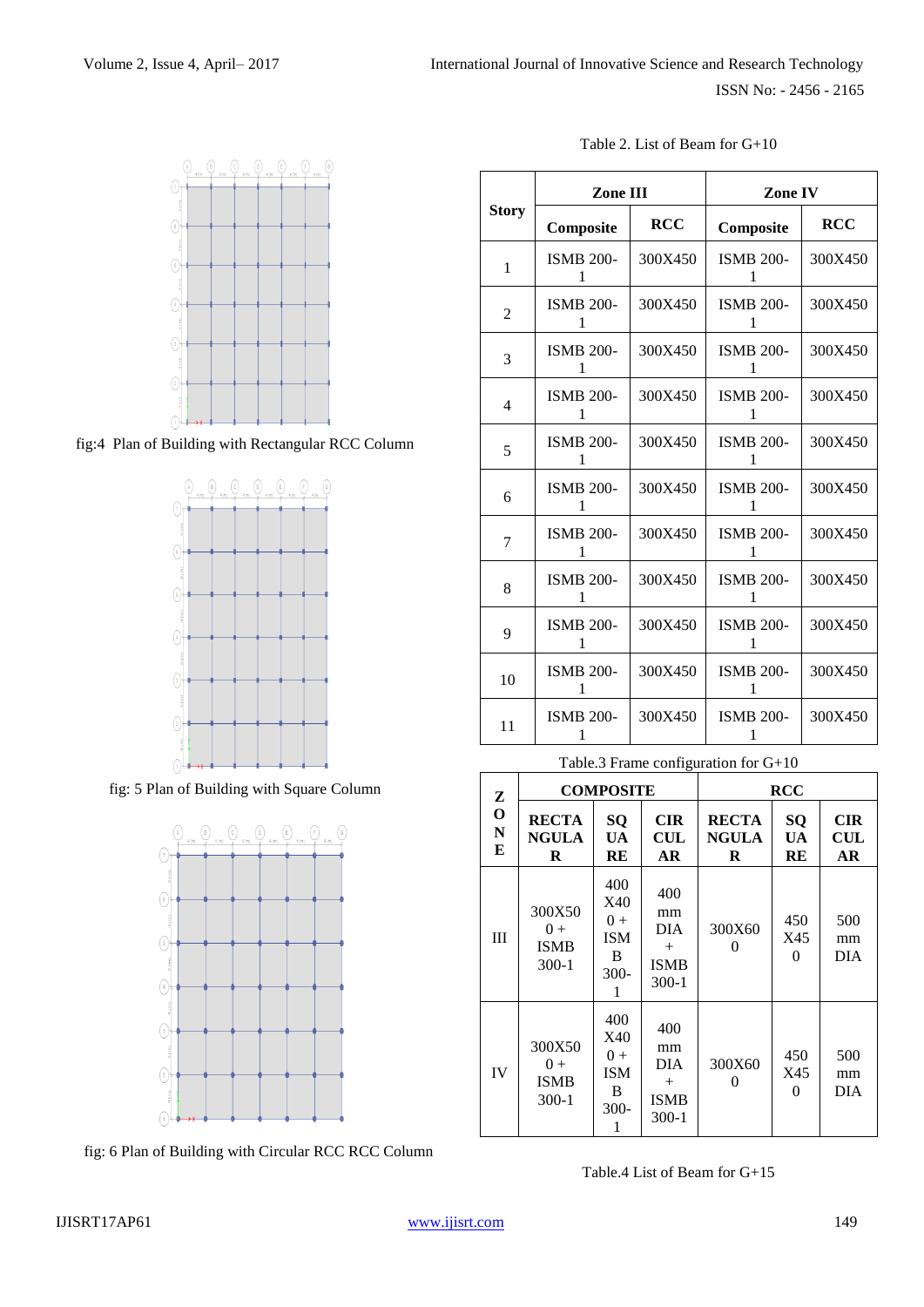| Zone III                 |                   | Zone IV    |                   |            |
|--------------------------|-------------------|------------|-------------------|------------|
| <b>Story</b>             | Composite         | <b>RCC</b> | Composite         | <b>RCC</b> |
| 1                        | <b>ISMB 200-1</b> | 300X450    | <b>ISMB 200-1</b> | 300X450    |
| 2                        | <b>ISMB 200-1</b> | 300X450    | <b>ISMB 200-1</b> | 300X450    |
| 3                        | <b>ISMB 200-1</b> | 300X450    | <b>ISMB 200-1</b> | 300X450    |
| $\overline{\mathcal{L}}$ | <b>ISMB 200-1</b> | 300X450    | <b>ISMB 200-1</b> | 300X450    |
| 5                        | <b>ISMB 200-1</b> | 300X450    | <b>ISMB 200-1</b> | 300X450    |
| 6                        | <b>ISMB 200-1</b> | 300X450    | <b>ISMB 200-1</b> | 300X450    |
| 7                        | <b>ISMB 200-1</b> | 300X450    | <b>ISMB 200-1</b> | 300X450    |
| 8                        | <b>ISMB 200-1</b> | 300X450    | <b>ISMB 200-1</b> | 300X450    |
| 9                        | <b>ISMB 200-1</b> | 300X450    | <b>ISMB 200-1</b> | 300X450    |
| 10                       | <b>ISMB 200-1</b> | 300X450    | <b>ISMB 200-1</b> | 300X450    |
| 11                       | <b>ISMB 200-1</b> | 300X450    | <b>ISMB 200-1</b> | 300X450    |
| 12                       | <b>ISMB 200-1</b> | 300X450    | <b>ISMB 200-1</b> | 300X450    |
| 13                       | <b>ISMB 200-1</b> | 300X450    | <b>ISMB 200-1</b> | 300X450    |
| 14                       | <b>ISMB 200-1</b> | 300X450    | <b>ISMB 200-1</b> | 300X450    |
| 15                       | <b>ISMB 200-1</b> | 300X450    | <b>ISMB 200-1</b> | 300X450    |
| 16                       | <b>ISMB 200-1</b> | 300X450    | <b>ISMB 200-1</b> | 300X450    |

Table.5 Frame configuration for G+15

| Z                               | <b>COMPOSITE</b>                          |                                                    |                                                             | <b>RCC</b>                        |                        |                                           |
|---------------------------------|-------------------------------------------|----------------------------------------------------|-------------------------------------------------------------|-----------------------------------|------------------------|-------------------------------------------|
| $\mathbf O$<br>$\mathbf N$<br>Е | <b>RECTA</b><br><b>NGULA</b><br>R         | SQ<br><b>UA</b><br>RE                              | <b>CIR</b><br><b>CUL</b><br><b>AR</b>                       | <b>RECTA</b><br><b>NGULA</b><br>R | SQ<br>UA<br>RE         | <b>CIR</b><br>$\mathbf{CUL}$<br><b>AR</b> |
| Ш                               | 300X60<br>$0+$<br><b>ISMB</b><br>$400-1$  | 500<br>X50<br>$0+$<br><b>ISM</b><br>B<br>400-<br>1 | 500<br>mm<br><b>DIA</b><br>$+$<br><b>ISMB</b><br>$400-1$    | 300X83<br>$\Omega$                | 600<br>X60<br>$\Omega$ | 650<br>mm<br><b>DIA</b>                   |
| IV                              | 300X60<br>$0 +$<br><b>ISMB</b><br>$400-1$ | 500<br>X50<br>$0+$<br><b>ISM</b><br>B<br>400-      | 500<br>mm<br><b>DIA</b><br>$^{+}$<br><b>ISMB</b><br>$400-1$ | 300X83<br>0                       | 600<br>X60<br>$^{(1)}$ | 650<br>mm<br><b>DIA</b>                   |

# **VI. PERFORMANCE ANALYSIS**

Result of G+10

**For Zone III**

**For Drift in X-Y Direction**

*A. For Rectangular Column Structure*





From result it is observe that maximum storey drift in x-y direction for RCC Rectangular column structure is 26.31 % more than the drift for Composite Rectangular column structure. Drift are less than permissible limit as per IS code.

*B. For Square Column Structure*



Fig. 8 Story Drift in x-y direction

From result it is observe that maximum storey drift in x-y direction for RCC Square column structure is 25.00 % more than the drift for Composite Square column structure. Drift are less than permissible limit as per IS code.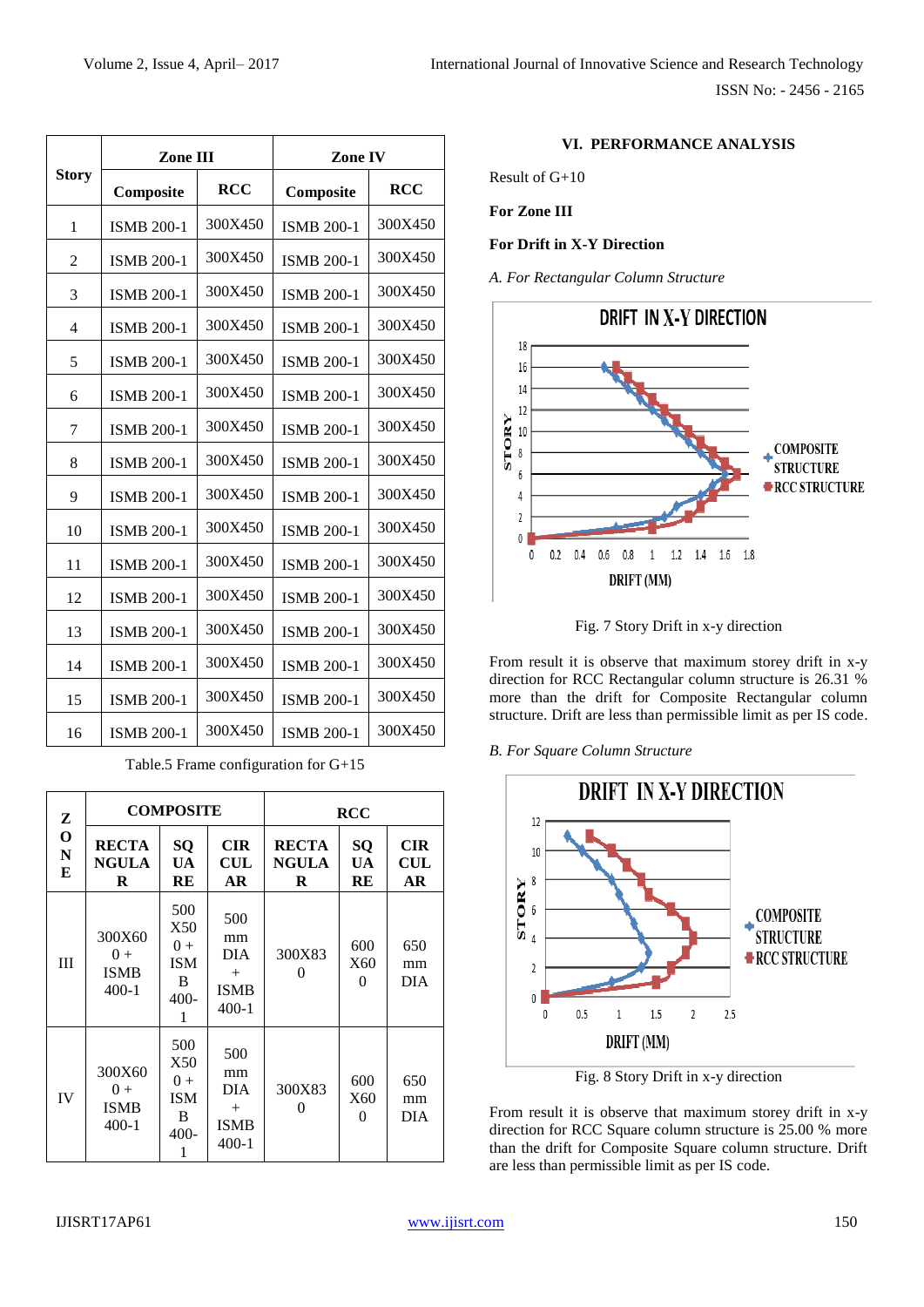# *C. For Circular Column Structure*



Fig. 9 Story Drift in x-y direction

From result it is observe that maximum storey drift in x-y direction for RCC Circular column structure is 30.43 % more than the drift for Composite Circular column structure. Drift are less than permissible limit as per IS code.

### **For Displacement in X-Y Direction**

# *D. For Rectangular Column Structure*



Fig. 10. Story Displacement in x-y direction

From result it is observe that maximum storey displacement in x-y direction for RCC Rectangular column structure is 15.00 % more than the displacement for Composite Rectangular column structure.

*E. For Square Column Structure*



Fig. 11. Story Displacement in x-y direction

From result it is observe that maximum storey displacement in x-y direction for RCC Square column structure is 15.80 % more than the displacement for Composite Square column structure.

*F. For Circular Column Structure*



Fig. 12. Story Displacement in x-y direction

From result it is observe that maximum storey displacement in x-y direction for RCC Circular column structure is 19.11 % more than the displacement for Composite Circular column structure.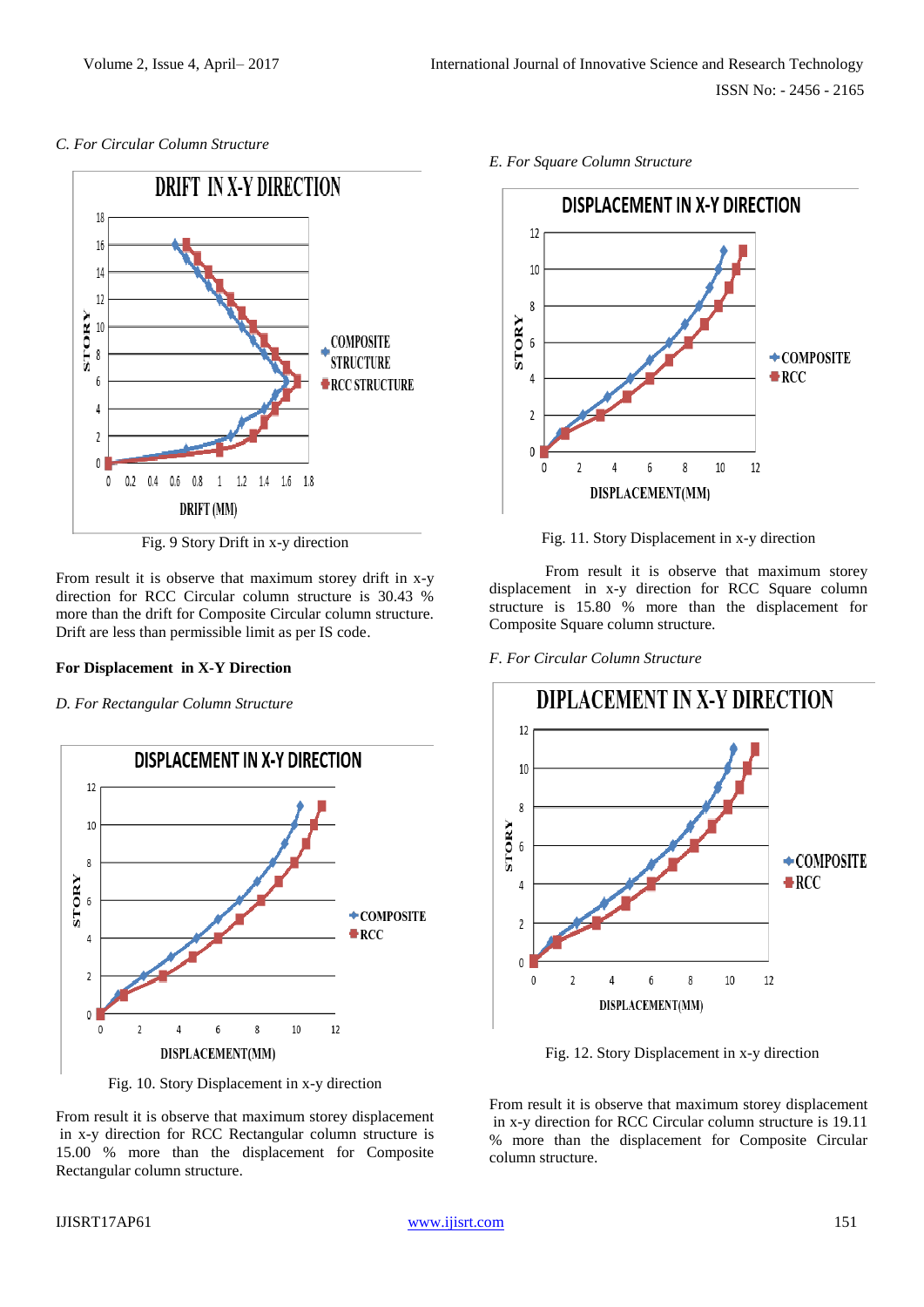# **For Self Weight**

*A. For Rectangular Column Structure*



Fig. 13. Comparison of Self Weight

From result it is observe that Self Weight for RCC Rectangular column structure is 26.01 % more than the Self Weight for Composite Rectangular column structure.

# *B. For Square Column Structure*



Fig. 14. Comparison of Self Weight

From result it is observe that Self Weight for RCC Square column structure is 26.79 % more than the Self Weight for Composite Square column structure.

### *C. For Circular Column Structure*





From result it is observe that Self Weight for RCC Circular column structure is 28.57 % more than the Self Weight for Composite Circular column structure.

## **VII. CONCLUSION**

From the analysis done on G+10 and G+15 structure in zone III  $&$  zone IV . the following conclusions are made :

- In zone III & zone IV story drift is coming out to be less for composite column structure as compared to RCC column structure for G+10 and G+15 modal.
- In zone III and zone IV the story drift for Circular composite column structure is more as compared to Square and Rectangular column structure.
- The drift of Circular composite column structure in zone III for G+10 is 6.25% more as compared to Square column structure and 12.5% more as compared to rectangular column structure.
- The drift of Circular composite column structure in zone IV for G+10 is 20% more as compared to Square column structure and 4% more as compared to rectangular column structure.
- The drift of Circular composite column structure in zone III for G+15 is 40% more as compared to Square column structure and 20% more as compared to rectangular column structure.
- The drift of Circular composite column structure in zone IV for G+15 is 18.75% more as compared to Square column structure and 6.25% more as compared to rectangular column structure.
- In zone III & zone IV story displacement is coming out to be less for composite column structure as compared to RCC column structure for G+10 and G+15 modal.
- In zone III and zone IV the story displacement for Circular composite column structure is more as compared to Square and Rectangular column structure.
- The displacement of Circular composite column structure in zone III for G+10 is 8.18% more as compared to Square column structure and 7.27% more as compared to rectangular column structure.
- The displacement of Circular composite column structure in zone IV for G+10 is 7.92% more as compared to Square column structure and 6.70% more as compared to rectangular column structure.
- The displacement of Circular composite column structure in zone III for G+15 is 40% more as compared to Square column structure and 20% more as compared to rectangular column structure.
- The displacement of Circular composite column structure in zone IV for G+15 is 14.28% more as compared to Square column structure and 13.60% more as compared to rectangular column structure.
- In zone III & zone IV self weight is coming out to be less for composite column structure as compared